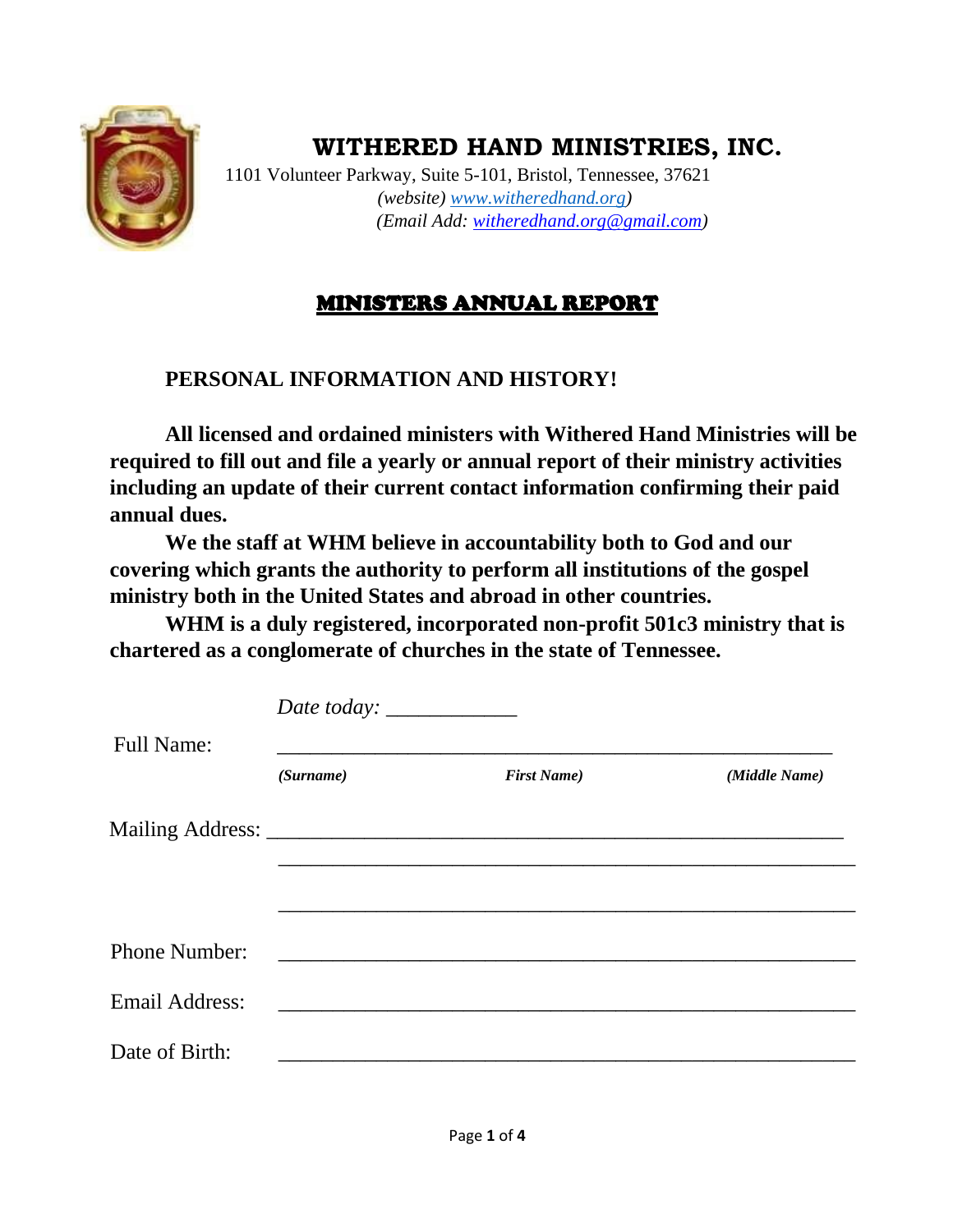| Gender:                                                                                                                                                                    |
|----------------------------------------------------------------------------------------------------------------------------------------------------------------------------|
| Citizenship:<br>the control of the control of the control of the control of the control of the control of                                                                  |
| Civil Status:<br>Spouse Name (if married):                                                                                                                                 |
| No. of Children (if any):<br><u> 1980 - Jan Barnett, fransk politiker (d. 1980)</u><br><b>CURRENT MINISTRY ACTIVITY HISTORY</b>                                            |
| What are your activities or achievements in the last 6 months or within the year?<br>(Please enumerate below)                                                              |
| Do you have any suggestions and opinions for the ministry to be more efficient and<br>progressive in the next few years? Yes ______ No ______ (if YES, please write below) |
| Do you have any complaints regarding our ministry leadership, rules, regulations,<br>policies, and guidelines? Yes ____ No ____ (if YES, please write below)               |
| Do you have a current Church? Yes _______ No _______ (if YES, please fill in information<br>needed below)<br>Page 2 of 4                                                   |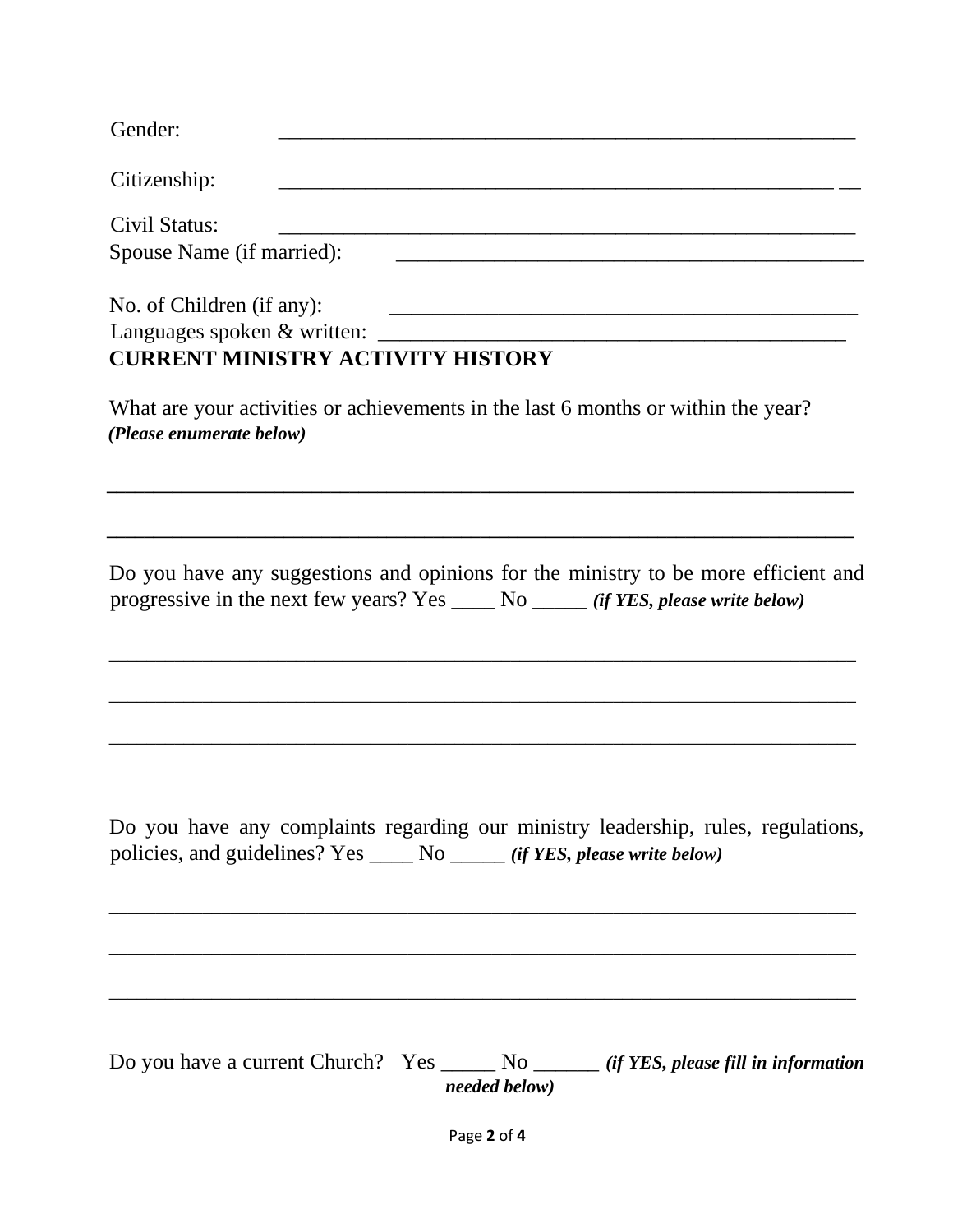| Name of the Church:    |                                                                                        |  |
|------------------------|----------------------------------------------------------------------------------------|--|
| <b>Church Address:</b> |                                                                                        |  |
|                        |                                                                                        |  |
| Name of Pastor:        |                                                                                        |  |
| <b>Contact Number:</b> |                                                                                        |  |
|                        | Are you faithful with your church and attended regularly? Yes _______ No _______       |  |
| state the reason WHY?) | Are you updated with your yearly dues/covering? Yes ________ No _______ (if NO, please |  |
|                        |                                                                                        |  |

In a brief paragraph, please outline your spiritual journey and use a separate sheet of paper if needed!

\_\_\_\_\_\_\_\_\_\_\_\_\_\_\_\_\_\_\_\_\_\_\_\_\_\_\_\_\_\_\_\_\_\_\_\_\_\_\_\_\_\_\_\_\_\_\_\_\_\_\_\_\_\_\_\_\_\_\_\_\_\_\_\_\_\_\_\_\_

\_\_\_\_\_\_\_\_\_\_\_\_\_\_\_\_\_\_\_\_\_\_\_\_\_\_\_\_\_\_\_\_\_\_\_\_\_\_\_\_\_\_\_\_\_\_\_\_\_\_\_\_\_\_\_\_\_\_\_\_\_\_\_\_

#### *Important Reminder:*

- 1. Any (ordained/licensed/member) ministers that post to social media placing the ministry or an individual in shame or embarrassment, including public exposure, etc., will be brought before the board for disciplinary action.
- 2. The ministry has agreed to have three (3) meetings in every calendar year, as a member, you are required to attend at least one (1) out of three (3) board meetings scheduled by the Board. Failure to comply will subject the minister to a review and possible disciplinary action.
- 3. Any Minister who asks for financial support from the ministry regarding their activity, will be subject for review and granted and interview based on:
	- a. Current activities not later than six (6) months.
	- b. Proofs of documents or receipts.
	- c. If they honor their commitment to the ministry and are paying their required yearly dues as Ordained/Licensed/ Member ministers.